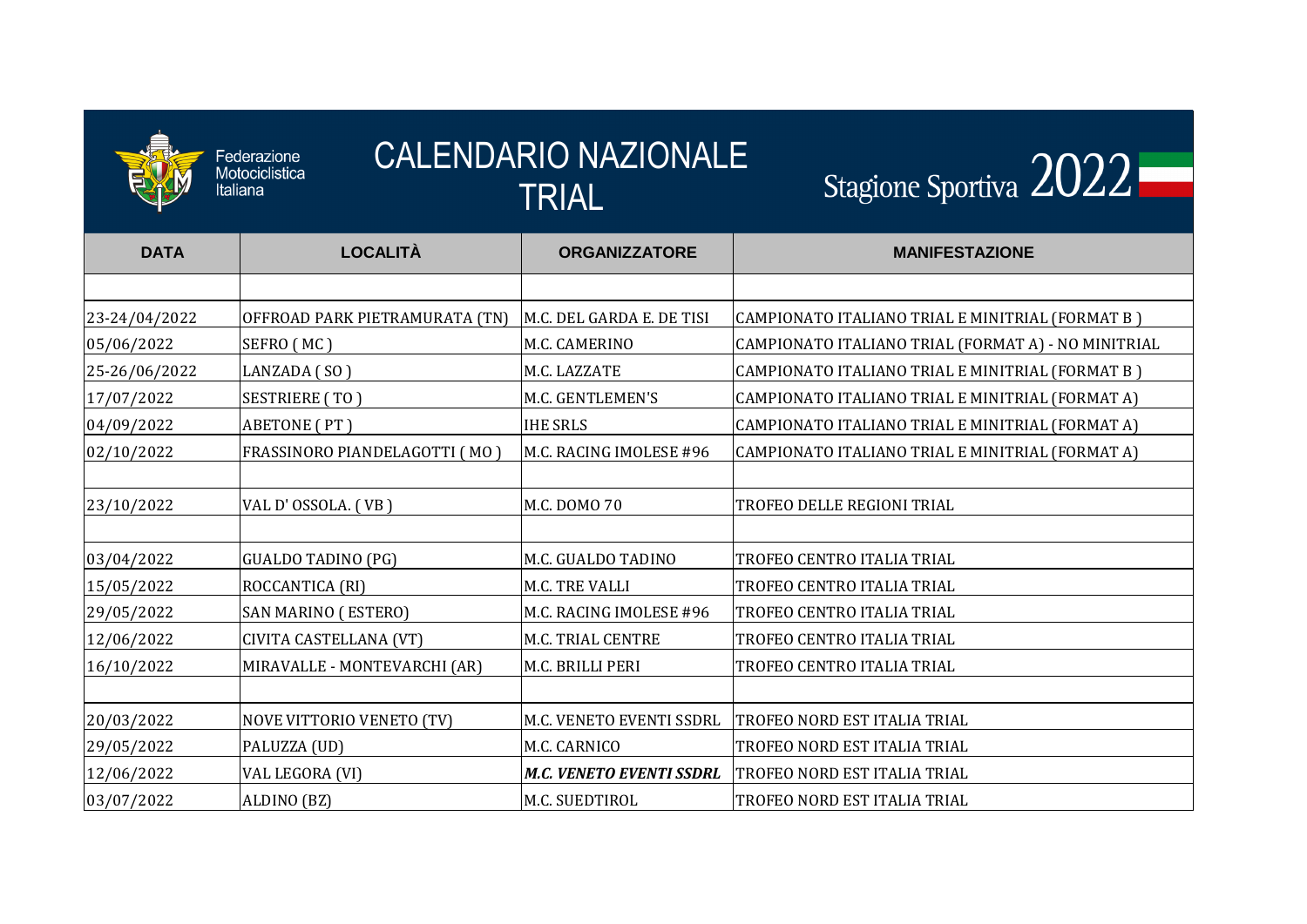| 28/08/2022    | PIETRAMURATA (TN)           | M.C. DEL GARDA DE TISI          | TROFEO NORD EST ITALIA TRIAL       |
|---------------|-----------------------------|---------------------------------|------------------------------------|
| 16/10/2022    | POZZA DI FASSA (TN)         | <b>M.C. RODE A MOTOR</b>        | TROFEO NORD EST ITALIA TRIAL       |
|               |                             |                                 |                                    |
| 09-10/04/2022 | CAGLIO (CO)                 | M.C. CANZO                      | CAMPIONATO ITALIANO TRIAL GRUPPO 5 |
| 30-01/05/2022 | PIETRAMURATA (TN)           | M.C. DEL GARDA E. DE TISI       | CAMPIONATO ITALIANO TRIAL GRUPPO 5 |
| 21-22/05/2022 | CASTEL D'AIANO (BO)         | M.C. RACING IMOLESE             | CAMPIONATO ITALIANO TRIAL GRUPPO 5 |
| 19/06/2022    | ROVEGNO (GE)                | M.C. LA SUPERBA                 | CAMPIONATO ITALIANO TRIAL GRUPPO 5 |
| 16/10/2022    | GARESSIO (CN)               | <b>M.C. VAL TANARO</b>          | CAMPIONATO ITALIANO TRIAL GRUPPO 5 |
| 29-30/10/2022 | PRIMALUNA (LC)              | M.C. VALSASSINA                 | CAMPIONATO ITALIANO TRIAL GRUPPO 5 |
|               |                             |                                 |                                    |
| 27/03/2022    | CAMPO BATTU' - LAZZATE (MB) | M.C. LAZZATE                    | TROFEO TRIAL MASTER BETA           |
| 22/05/2022    | GARESSIO (CN)               | M.C. TRIAL VAL TANARO           | TROFEO TRIAL MASTER BETA           |
| 19/06/2022    | SAN PIETRO MUSSOLINO (VI)   | <b>M.C. VENETO EVENTI SSDRL</b> | TROFEO TRIAL MASTER BETA           |
| 10/07/2022    | <b>CAMPO CANAVESE (TO)</b>  | M.C. VALLE SACRA                | TROFEO TRIAL MASTER BETA           |
| 09/10/2022    | RIGNANO SULL'ARNO (FI)      | M.C. COLLI FIORENTINI           | TROFEO TRIAL MASTER BETA           |
|               |                             |                                 |                                    |
| 29-30/10/2022 | SAN PIETRO MUSSOLINO (VI)   | <b>M.C. VENETO EVENTI SSDRL</b> | W-TRIAL TRIAL IN THE CITY          |
|               |                             |                                 |                                    |
| 10-11/09/2022 | PIAZZA TORRE (BG)           | M.C. BERGAMO TZ                 | <b>CAMPIONATO EUROPEO TRIAL</b>    |
| 17-18/09/2022 | PONTE DI LEGNO (BS)         | M.C. DYNAMIC TRIAL              | CAMPIONATO MONDIALE TRIAL          |
| 24-25/09/2022 | AUTODROMO MONZA (MB)        | M.C. MONZA O.C.                 | TROFEO TRIAL DELLE NAZIONI         |
|               |                             |                                 |                                    |
| 12-13/03/2022 | CORTENOVA (LC)              | F.M.I.                          | RADUNO SETTORE TECNICO             |
| 01/05/2022    | DA DEFINIRE                 | F.M.I.                          | COMITATO NAZIONALE TRIAL           |
| 18-21/07/2022 | PRAGELATO (TO)              | F.M.I.                          | RADUNO SETTORE TECNICO             |
| 29-30/10/2022 | SAN PIETRO MUSSOLINO (VI)   | F.M.I.                          | RADUNO SETTORE TECNICO             |

| RIAL           |
|----------------|
| RIAL           |
|                |
| AL GRUPPO 5    |
| AL GRUPPO 5    |
| AL GRUPPO 5    |
| AL GRUPPO 5    |
| AL GRUPPO 5    |
| AL GRUPPO 5    |
|                |
| $\overline{A}$ |
| $\overline{A}$ |
| $\overline{A}$ |
| $\frac{A}{A}$  |
| A              |
|                |
|                |
|                |
| ۹L             |
| IAL            |
| NI             |
|                |
|                |
| L              |
|                |
|                |
|                |